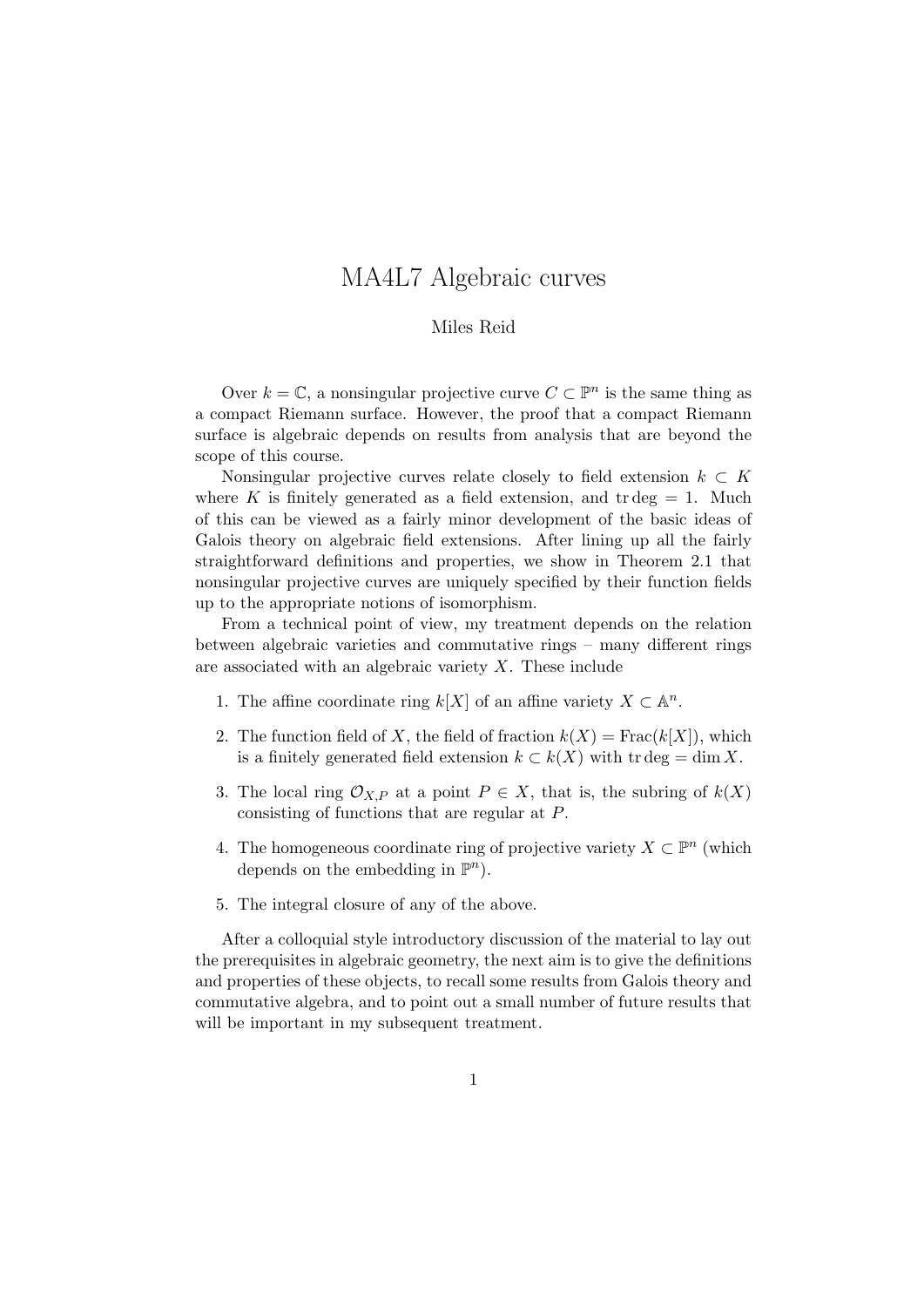# Part 1. Definition and nonsingular projective model

# 1 Basics and the NSS

Let  $k$  be a field. Throughout the course, either we assume that  $k$  is algebraically closed, or we accept  $\bar{k}$ -valued points as points of our varieties. In other words "for all  $P \in X$ " means "for all  $P \in X(\overline{k})$ ". The general advice is to take  $k = \overline{k}$  or even  $k = \mathbb{C}$  for a simple life; if you actually need more general  $k$ , you can eventually figure out how to modify the arguments over k. I work with the polynomial ring  $k[x_{1...n}]$  not as a construction of abstract algebra, but as an algebra of functions on  $\mathbb{A}^n$ . That is,  $f \in k[x_{1...n}]$  is the function  $\mathbb{A}^n \to k$  defined by  $P = (a_{1...n}) \mapsto f(P) = f(a_{1...n}).$ 

Then an affine variety  $X \subset \mathbb{A}^n$  has an associated ideal  $I_X \subset k[x_{1...n}]$ consisting of functions  $f \in k[x_{1...n}]$  such that  $f(P) = 0$  for all  $P \in X$ . When X is irreducible  $I_X$  is prime. This sets up a bijection

{irreducible subvariety  $X \subset \mathbb{A}^n$ }  $\longleftrightarrow$  {prime ideal  $I_X \subset k[x_{1...n}]\}$ . (1.1)

The theory is mostly just definitions and tautological consequences. See [UAG, Chap. 3] or Christian Boehning's notes. Many points in what follows simplify when we assume that  $X$  is irreducible and 1-dimensional.

However, the NSS is a nontrivial result. If you haven't seen this, please look it up and remember the statement as a first priority. The main point is that a nontrivial ideal

$$
J \subsetneq k[x_{1...n}] \tag{1.2}
$$

(here  $J \neq k[x_{1...n}]$  is equivalent to saying  $1 \notin J$ ) has zeros forming a nonempty variety  $V(J) \subset \mathbb{A}^n(\overline{k})$ . (I give a joke proof of this in the exercises to this section.) In fact  $V(J)$  has so many zeros that any polynomial  $f \in k[x_{1...n}]$  that is identically zero on  $V(J)$  has some power  $f^N \in J$ . There are lots of minor variants on the proof, for which see the literature.

### 1.1 Coordinate ring  $k[X]$

For  $X \subset \mathbb{A}^n$  as above, the coordinate ring  $k[X]$  is defined as  $k[X] =$  $k[x_{1...n}]/I_X$ . Two polynomial functions in  $k[x_{1...n}]$  have the same restriction to X, so  $k[X]$  is just the ring of polynomial functions on X. The main result is [UAG, Prop. 4.5], that says that a polynomial map  $f: X \rightarrow Y$ between affine varieties  $X \subset \mathbb{A}^n$  and  $Y \subset \mathbb{A}^m$  induces a k-algebra homomorphism  $\Phi = f^* : k[Y] \to k[X]$  and conversely: the map f is given by polynomial functions  $f_{1...m} \in k[X]$ , so that knowing f is the same as knowing the composite of f with the coordinate functions  $y_{1...m} \in k[Y]$ . Please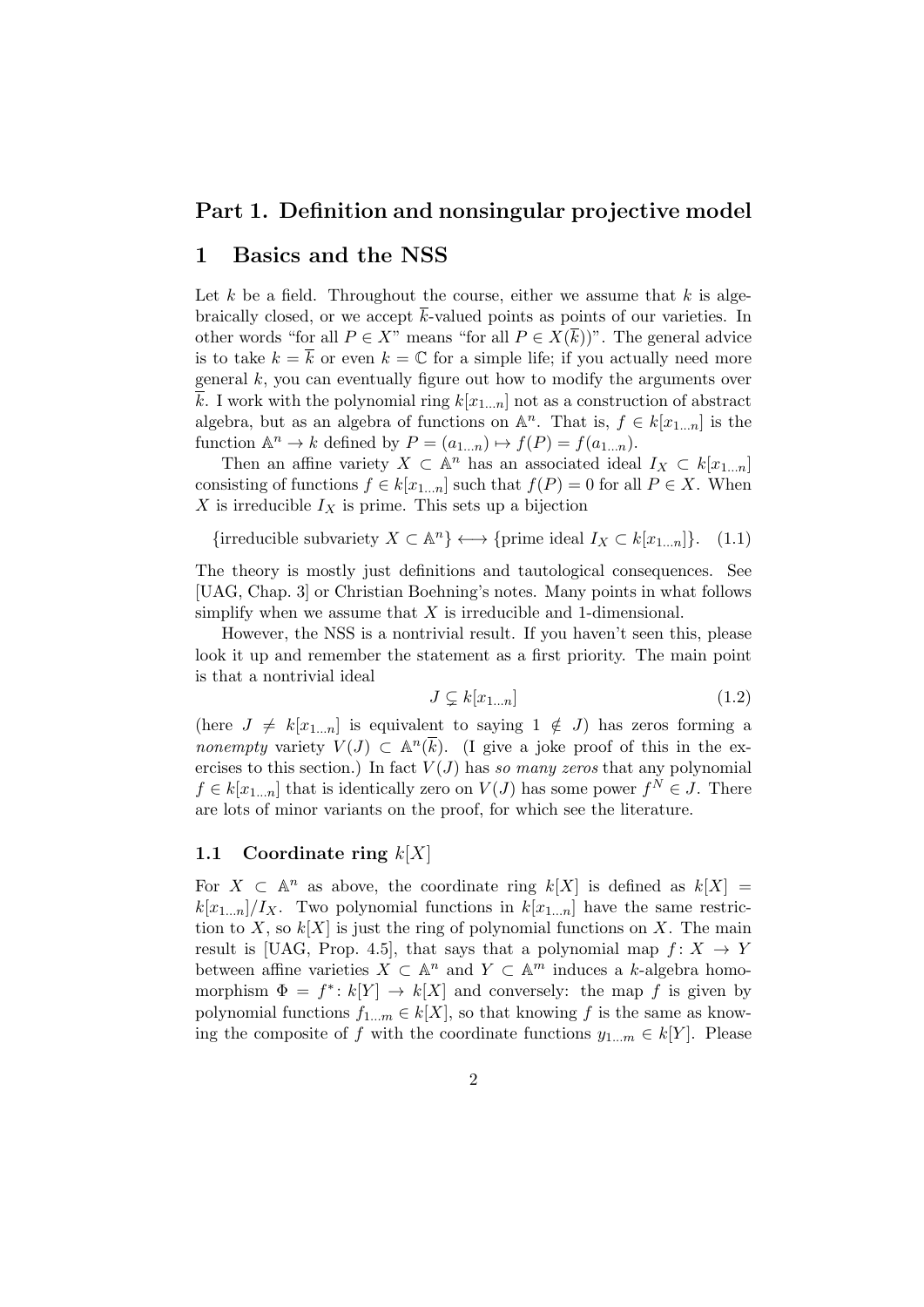read the material around [UAG, Prop. 4.5] if you are confused by any of this.

### 1.2 Function field  $k(X)$ , rational maps and morphisms

The function field of an affine variety is just the field of fractions of its coordinate ring  $k(X) = \text{Frac}(k[X])$  (see [UAG, Chap. 3–4]).  $f \in k(X)$  can be written  $f = \frac{g}{h}$  with  $g, h \in k[X]$  and  $h \neq 0$ , possibly in significantly different ways if  $k[X]$  is not a UFD.

The domain of f is the open subset dom  $f \subset X$  consisting of points P for which there exists an expression  $f = \frac{g}{h}$  with  $h(P) \neq 0$ . The NSS implies that dom  $f = X$  if and only if  $f \in k[X]$ : that is, everywhere regular rational maps are polynomial maps. This is an important step in passing between birational geometry (geometry up to birational equivalence) to biregular geometry (up to isomorphism).

Also for  $g \in k[X]$ , if a rational function  $f \in k(X)$  is regular at every point  $P \in X$  with  $g(P) \neq 0$  then  $g^N f \in k[x]$ . This establishes the principal open set  $V_g = \{P \in X \mid g(P) \neq 0\}$  as an affine variety with coordinate ring the partial ring of fractions  $k[X][\frac{1}{g}].$ 

# 2 First main aim: nonsingularity

I describe the first group of results, involving normalisation and nonsingular models. This depends on several ingredients from algebra that I treat later.

Let  $k$  be a fixed algebraically closed field and  $C$  an irreducible algebraic variety of dimension 1 over k. Its function field  $k(C)$  has the properties

- (a)  $k \subset k(C)$  is a finitely generated field extension.
- (b) tr deg<sub>k</sub>  $k(C) = 1$ .

**Theorem 2.1** Conversely, suppose  $k \subset K$  is a field extension satisfying (a) and (b). Then there exists a nonsingular projective curve  $C$  for which  $K \cong k(C)$ .

Moreover this  $C$  is unique up to isomorphism: if  $C_1$  and  $C_2$  are two nonsingular projective curves over k, an isomorphism  $\varphi: k(C_1) \to k(C_2)$ over k of their function fields determines an isomorphism  $C_2 \rightarrow C_1$ .

Summary Along with the basic notions of algebraic geometry, the key ingredients in the proof are the notions of discrete valuation ring (DVR)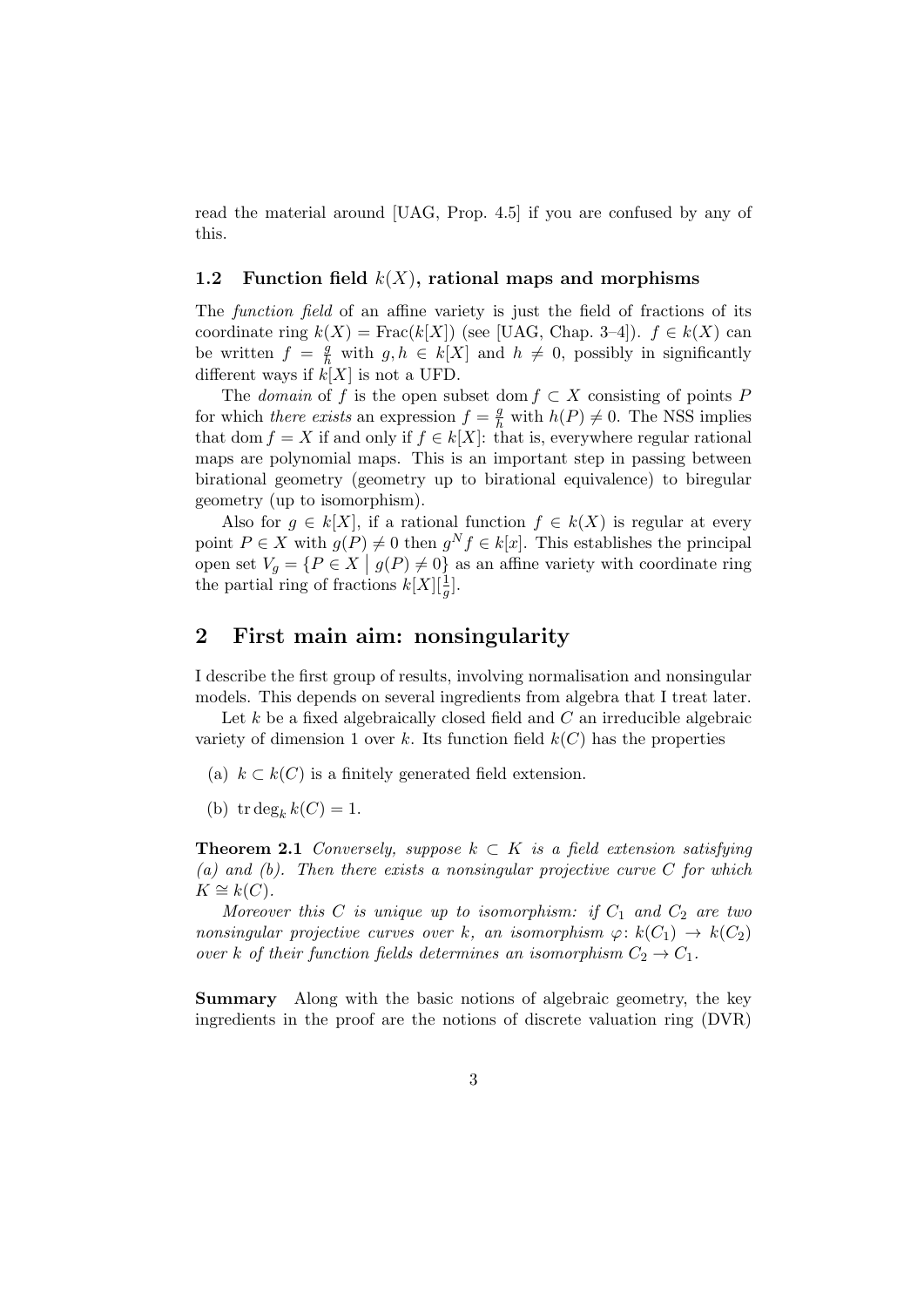and normalisation (that is, integral closure) and their properties. These are developed in the next few sections. In slightly more detail, given a point  $P \in X$  of an algebraic variety, X is a nonsingular curve near P if and only if the local ring  $\mathcal{O}_{X,P}$  is a DVR. (This is practically the definition of nonsingular.) If K satisfies (a) and (b), let  $x \in K$  be any element that is transcendental over  $k$  (that is, not algebraic). Then by the assumptions, K is obtained as the field extension  $k \subset k(x) \subset K$ , where the first step  $k \subset k(x)$  is the function field in one variable, so relates to  $\mathbb{P}^1$  with affine coordinate x, and the second step  $k(x) \subset K$  is a finite field extension. The nonsingular curve C is obtained from the integral closure of  $\mathbb{P}^1$  in K; see below for the detailed development.

### 2.1 Prerequisites

Noetherian conditions: All rings here are commutative with a 1. A ring is Noetherian if every ideal is finitely generated. In the same way, an A-module M is Noetherian if every submodule  $N \subset M$  is finitely generated as A-module. If A is Noetherian and M is a finite A-module then  $M$  is Noetherian, so any submodule is again finite. If you don't already have this on board, please see any commutative algebra textbook, for example [UCA, Chap. 2].

### 2.2 Discrete valuation rings

Recall the definition of local 1-dimensional domain A: the only prime ideals of A are 0 and m, with  $0 \subsetneq m \subsetneq A$ . A DVR is a Noetherian integral domain A satisfying:

A is 1-dimensional local, with principal maximal ideal  $m = Az$ .

A generator z of m is called a local parameter of A.

It follows that every nonzero element  $f \in A$  is of the form  $f = z^v \cdot f_0$ where  $f_0 \in A^{\times}$  is a unit, and  $v = v_A(f)$  is a nonnegative integer. Indeed, if  $f \notin m$  then f is a unit; else  $f = z \cdot f_1$  and we continue. If  $f = z^n \cdot f_n$  and  $f_n = z \cdot f_{n+1}$  then the principal ideal  $(f_{n+1})$  is strictly bigger than  $(f_n)$ , so this process must terminate by the Noetherian assumption.

In the same way, every nonzero element  $f \in K = \text{Frac } A$  has a valuation  $v(f) \in \mathbb{Z}$  such that  $f \cdot z^{-v}$  is a unit: just apply the above argument to numerator and denominator of f. The valuation  $f \mapsto v(f)$  defines a map  $v: K^{\times} \to \mathbb{Z}$  (or  $v: K \to \mathbb{Z} \cup \infty$  with  $v(0) = \infty$ ) that satisfies

(i) 
$$
v(fg) = v(f) + v(g);
$$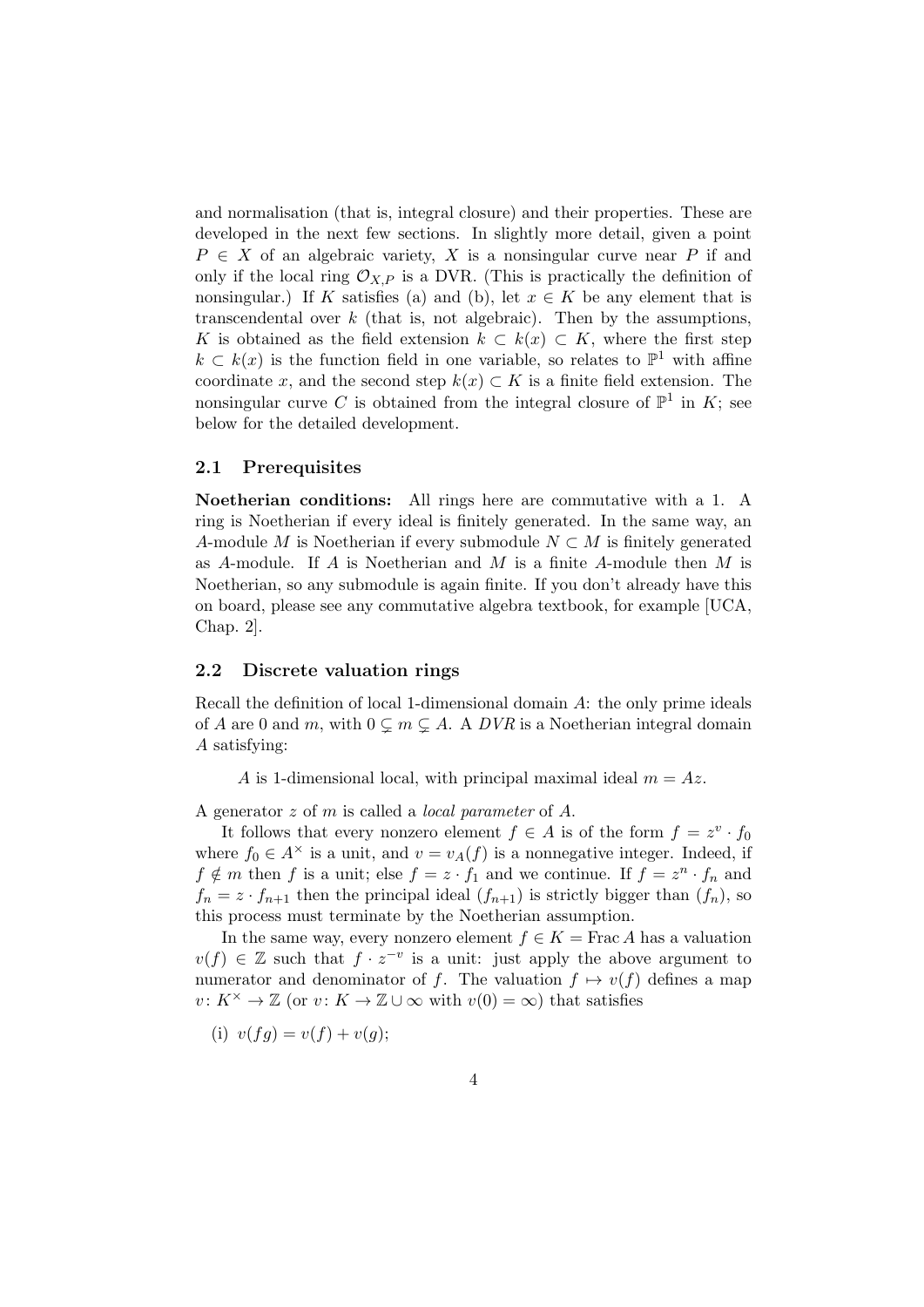(ii)  $v(f + q) > min(v(f), v(q)).$ 

This valuation defines the zeros and poles of  $f \in K$ : if  $v(f) > 0$  we say that f has a zero of order v, if  $v(f) < 0$  then f has a pole of order  $-v$ , and if  $v(f) = 0$  then f is invertible.

I come back to this after discussing integral closure, to give the important criterion: a local 1-dimensional integral domain A is a DVR if and only if it is integrally closed in  $K = \text{Frac}\,A$ .

#### 2.3 Integral extension and finiteness properties

Let  $A \subset B$  be integral domains. An element  $y \in B$  is *integral* over A if it satisfies a relation

$$
y^{n} + a_{n-1}y^{n-1} + \cdots + a_1y + a_0
$$
 with  $a_i \in A$ 

that is monic (leading coefficient 1).

We say an A-module  $M$  is a *finite* A-module to mean that it is finitely generated as A-module, that is  $M = \sum_{i=1}^{n} Ae_i$ . (Every element is a *linear* combination of finitely many of them. This condition is much stronger than finitely generated as A-algebra, which allows polynomial combinations of the generators.)

If y is integral over A, the subring  $A[y] \subset B$  is finite as A-module: it is generated by  $1, y, \ldots, y^{n-1}$ . Moreover if B is finitely generated as A-algebra, and is integral over A, then it is also finite as A-module.

**Proof** If  $B = A[y_1, \ldots, y_n]$ , set  $B_i = A[y_1, \ldots, y_i]$ , so that  $A = B_0 \subset B_1 \subset$  $\cdots \subset B_n = B$ . Then prove as a straightforward exercise that if  $A \subset B_1 \subset B_2$ with  $B_1$  finite over A and  $B_2$  finite over  $B_1$  then also  $B_2$  is finite over A. The rest follows by induction.

There is a converse that is not quite trivial.

**Proposition 2.2** An A-algebra  $A \subset B$  that is finite as A-module is integral over A.

The proof takes a finite generating set  $e_{i...n}$  of B and considers, for any  $y \in B$ , the multiplication map  $b \mapsto yb \in B$ . Then  $ye_i$  is a particular element of B, so can be written  $ye_i = \sum a_{ij}e_j$ . Rewrite this as

$$
\sum (y \delta_{ij} - a_{ij}) e_j = 0 \text{ for all } j,
$$

and consider the  $n \times n$  matrix  $Y = (y\delta_{ij} - a_{ij}).$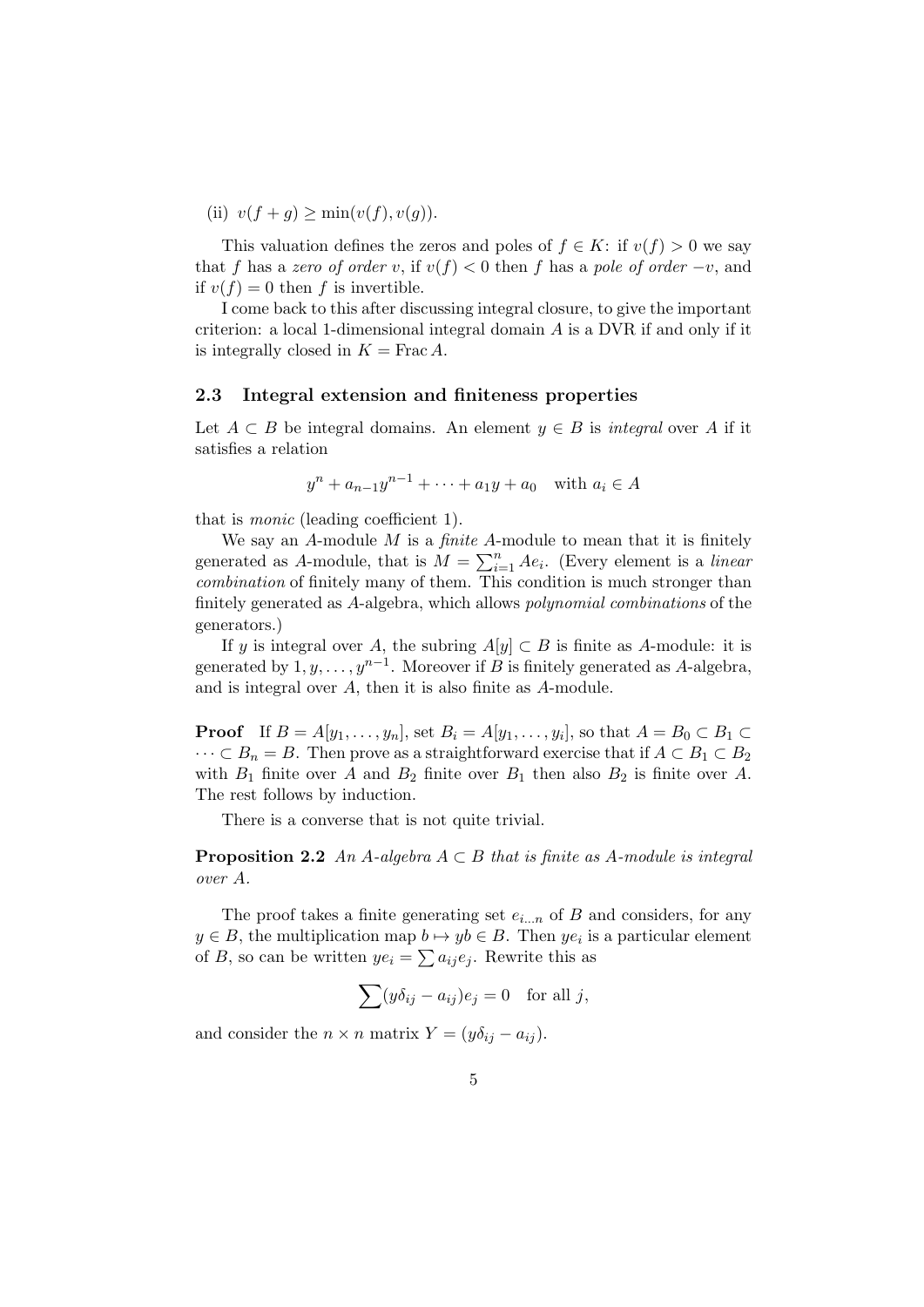I claim that  $(\det Y)e_i = 0$  all i. Then  $\det Y = 0$ , because  $1 \in A \subset B$  is a linear combination of the  $e_i$ . To prove the claim, just multiply our set of relations  $\sum (y \delta_{ij} - a_{ij}) e_j = 0$  on the left by the adjoint matrix  $Y^{\dagger}$  of Y (the matrix of cofactors, with  $Y^{\dagger}Y = (\det Y)I_n$ .

The following addendum is proved by the same method (the determinant trick). For an A-module M, say that A acts faithfully if multiplication by any nonzero a is injective on M.

Proposition 2.3 Let M be a finite A-module on which A acts faithfully and  $\varphi: M \to M$  a homomorphism. Then  $\varphi$  satisfies a monic equation over A.

This says that if we view  $M$  as a module over the (commutative) ring  $A[z]$ , with z acting by  $\varphi$ , then z is integral over A. The argument is the same as for the Cayley–Hamilton theorem in linear algebra (a square matrix satisfies its own characteristic polynomial).

Lemma 2.4 (Nakayama's lemma) Let  $M$  be a finite A-module over a local ring A, m. Then  $mM = M$  implies that  $M = 0$ .

**Proof** Suppose  $e_1, \ldots, e_n$  is some minimal basis of M. If  $n = 0$  then we are done. Otherwise, consider  $e_n \in M = mM$ . Then  $e_n = \sum_{j=1}^n a_{nj} e_j$ with  $a_{ij} \in m$ . Take the component in  $e_n$  to the left, to get  $(1 - a_{nn})e_n =$  $\sum_{j=1}^{n-1} a_{nj} e_j$ . However,  $(1-a_{nn}) \notin m$ , so is invertible, and  $e_n$  is a combination of  $e_1, \ldots, e_{n-1}$ . This is a contradiction.

### 2.4 Normal is a local property

An integral domain A is normal if it is integrally closed in its field of fractions  $K = \text{Frac }A$ . Normal is a *local* property:

#### Exercise 2.5 Prove

A is normal  $\iff$  A<sub>P</sub> is normal for at every  $P \in \text{Spec } A$ .

[Hint: Mess around with monic relations  $x^n + a_{n-1}x^{n-1} + \cdots + a_0 = 0$  and their denominators. Suppose A is normal, and  $x \in K$  is integral over  $A_P$ . Then bx is integral over A for some  $b \notin P$  (a common denominator of the  $a_i$ , so  $bx \in A$  and  $x = (bx)/b \in A_P$ .

Conversely, if  $x \in K$  is integral over A it is integral over  $A_P$ , so if all  $A_P$ are normal then  $x \in \bigcap A_P$ . Then the ideal of denominators of x is not in any prime, so equals A.]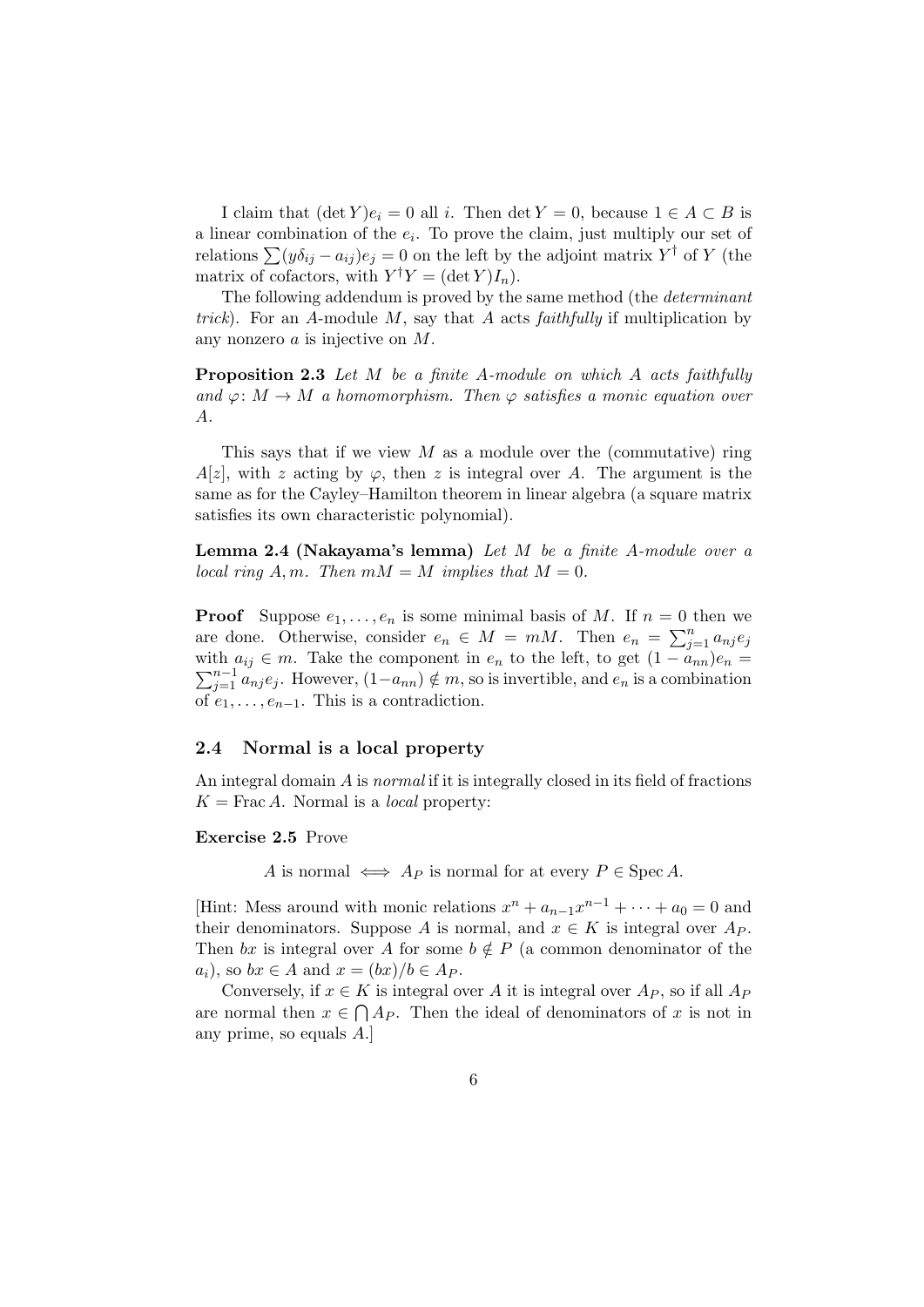### 2.5 Normal characterises DVR

Theorem 2.6 Let A, m be a Noetherian integral domain that is local and 1-dimensional. (This means that  $0 \subset m \subset A$  are the only prime ideals.)

Then A is a DVR if and only if A is normal.

**Proof** A DVR is a UFD, and it is an exercise to see that a UFD is normal. To prove the converse, first  $m \neq m^2$  by Nakayama's lemma, so choose  $x \in m \setminus m^2$ . I claim that  $m = (x)$ .

By contradiction, assume that  $M = m/(x) \neq 0$ .

For nonzero  $z \in M$ , write Ann z for the *annihilator* of z, the set of  $f \in A$  such that  $fz = 0$  in M. This is an ideal, and clearly  $x \in Ann z$ . Consider all the ideals of A of the form Ann z for  $0 \neq z \in M$ . There must be an Ann  $z$  that is maximal among this set; this Ann  $z$  is then prime: in fact for  $f, g \notin \text{Ann } z$ , we know  $fz \neq 0$ , and certainly Ann  $z \subset \text{Ann}(fz)$ , so maximality gives Ann  $z = \text{Ann}(fz)$ , therefore (because  $g \notin \text{Ann } z$ ), also  $fgz \neq 0$ , and the product  $fg \notin \text{Ann } z$ .

Now Ann z is a prime ideal of A, and contains x, so Ann  $z = m$ .

Choose a lift  $y \in A$  so that y mod  $(x)$  is  $z \in M$ . Then  $y \notin (x)$  (because  $z \neq 0$ , but  $my \subset (x)$  (because  $mz = 0$ ).

Consider  $y/x \in K = \text{Frac }A$ . Then  $\frac{y}{x}m \subset A$ . There are two cases:

- (1) Either  $\frac{y}{x}m$  contains a unit of A. Then  $x \in ym$ , so  $x \in m^2$ , contradicting the choice of x.
- (2) Or  $\frac{y}{x}m \subset m$ . Now multiplication by  $\frac{y}{x}$  is an endomorphism  $\varphi: m \to$  $m$  of the finite faithful A-module  $m$ , so that the determinant trick (Proposition 2.3) says that  $\frac{y}{x}$  is integral over A, so in A by the normal assumption. This contradicts  $y \notin (x)$ , so  $M = 0$  and  $m = (x)$  as required.  $\square$

### 3 Integral closure is finite

**Theorem 3.1** Write  $k[X]$  for the coordinate ring of an irreducible affine variety X, and let  $k(X) \subset L$  be a finite separable field extension. Then the integral closure of  $k[X]$  in L is finite as a  $k[X]$ -module.

This holds for any finite extension  $k(X) \subset L$ , but separable is the essential case. I treat the inseparable case as addendum Theorem 3.4.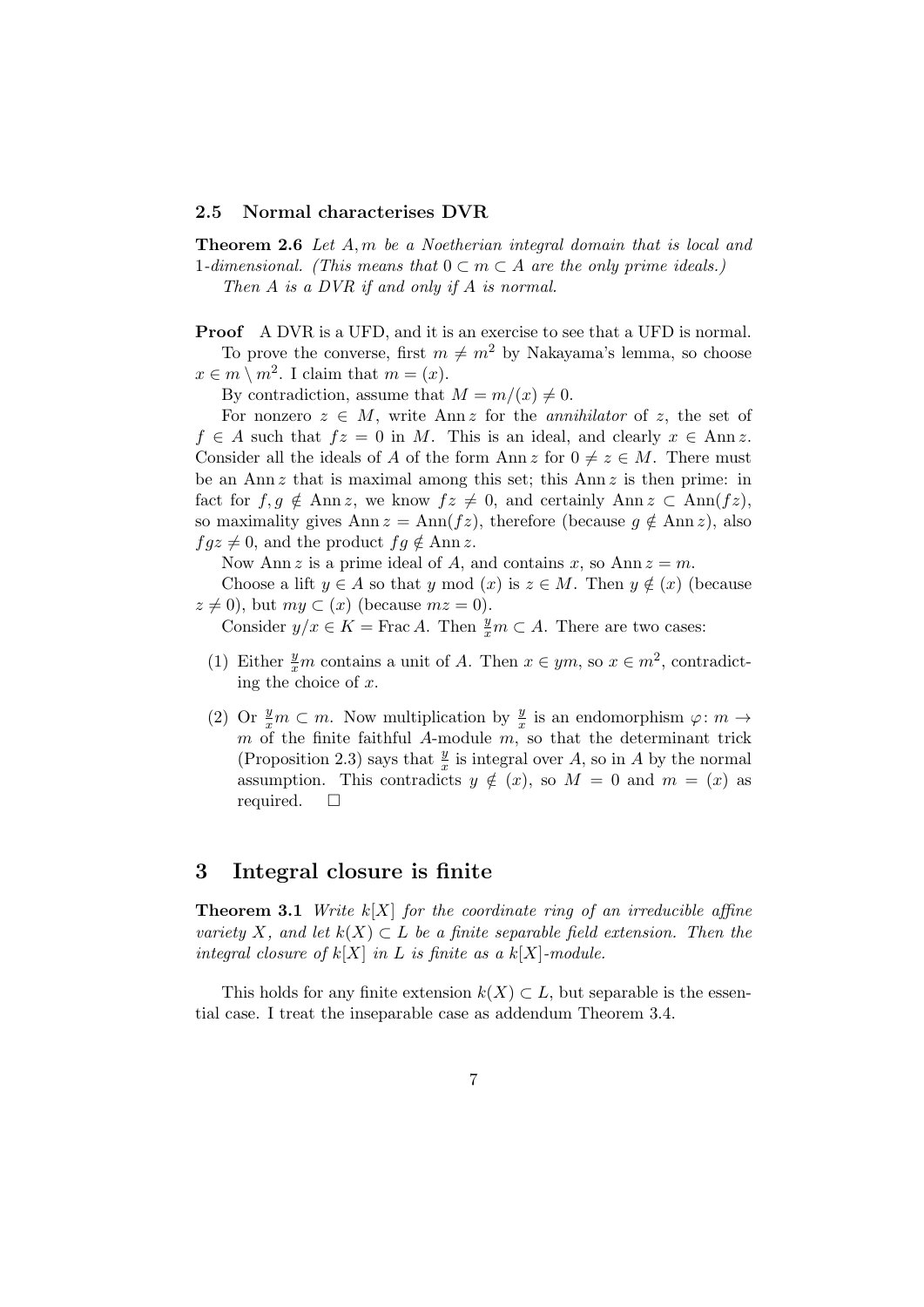Many results in commutative algebra work for general Noetherian rings. This is not the case for finiteness of integral closure, much as one might regret it, and the proof of the theorem involves a couple of sidesteps. The treatment here is mostly taken from [UCA, 8.12–8.13].

**Proposition 3.2 (Noether normalisation)** Let  $k[X]$  be the coordinate ring of an irreducible affine variety  $X$ . Then there exist algebraically independent elements  $y_1, \ldots, y_m \in k[X]$  (so that  $k[y_1, \ldots, y_m] \subset k[X]$  is just the polynomial ring),  $k[X]$  is a finite module over  $k[y_1, \ldots, y_m]$ , and the field extension  $k(y_1, \ldots, y_m) \subset k(X)$  is separable.

For the proof, see [UAG, Theorem 3.13 and Addendum 3.16].

Write  $A = k[y_1, \ldots, y_m] \subset K = k(y_1, \ldots, y_m)$  and let  $K \subset L$  be a finite separable extension. An element  $a \in L$  is the root of a uniquely defined minimal polynomial

$$
f_a(T) = T^d + c_{d-1}T^{d-1} + \dots + c_1T + c_0 \in K[t].
$$

That is,  $f_a(T)$  is irreducible and  $f_a(a) = 0$ , so that  $K[a] \cong K[T]/(f_a)$ . The trace of a is defined as  $-c_{d-1} \cdot [L : K(a)]$ .

**Proposition 3.3** Tr<sub>L/K</sub>:  $L \rightarrow K$  is a K-linear map. If  $a \in L$  is integral over A then  $\text{Tr}(a) \in A$ . Assume (as here) that  $K \subset L$  is separable. Then  $(x, y) \mapsto \text{Tr}_{L/K}(xy)$  is a nondegenerate bilinear pairing on L over K.

See [UCA, 8.13] and Example sheet 2 for details.

**Proof of the theorem** Write  $A = k[y_1, \ldots, y_m] \subset K$ , and B for the integral closure of A in L.

An element  $u \in L$  has a minimal polynomial over K. Multiplying u through by a suitable common denominator in  $A$  of its coefficients, I can arrange that  $u$  is integral over  $A$ . It follows that I can choose a  $K$ -basis  $u_1, \ldots, u_n$  of L made of elements  $u_i$  that are integral over A. Let  $B_0 =$  $\sum_{i=1}^n Au_i \subset B.$ 

In the K-vector space L let  $v_1, \ldots, v_n$  be the dual basis to  $u_1, \ldots, u_n$ with respect to the nondegenerate bilinear form  $\text{Tr}_{L/K}$ . Then

$$
B_0 = \sum_{i=1}^n A u_i \subset B \quad \text{implies that} \quad B \subset B_0^{\vee} = \sum_{i=1}^n A v_i.
$$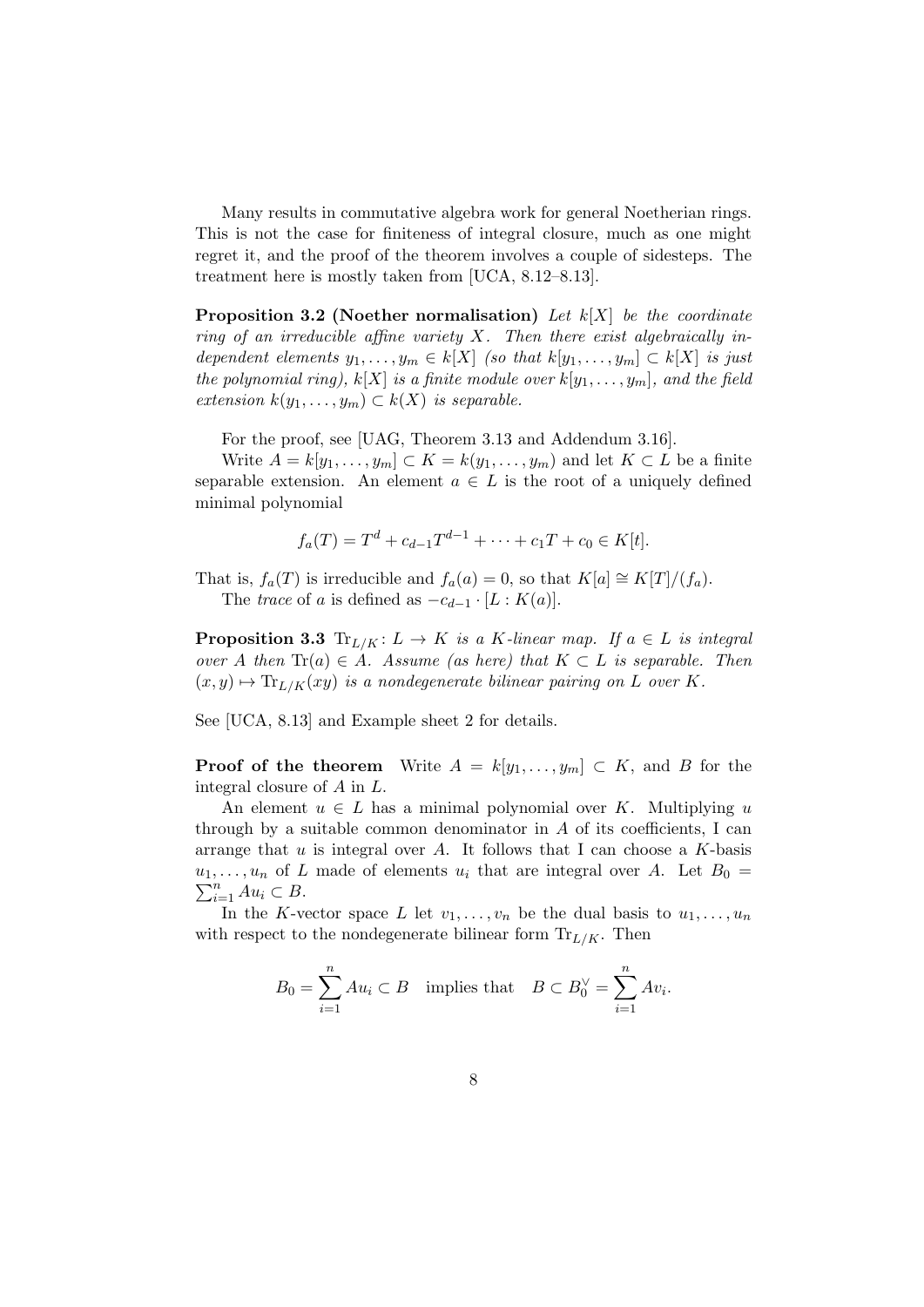In fact for  $y \in B$  write  $y = \sum_j a_j v_j$  with  $a_j \in K$ . Then  $yu_i \in B$  for each i, so Tr( $yu_i$ ) ∈ A, but (since  $\{\tilde{u}_i\}$  and  $\{v_j\}$  are dual bases), I can calculate the coefficients  $a_i$  from

$$
\text{Tr}(yu_i) = \text{Tr}\left(\sum_j a_j u_i v_j\right) = \sum_j a_j \text{Tr}(u_i v_j) = a_i
$$

and therefore  $a_i \in A$ .

Thus B is an A-submodule of a finitely generated module, and over the Noetherian ring  $A$  this implies that  $B$  is a finite  $A$ -module.

### 3.1 The same result holds for inseparable extensions

**Theorem 3.4** For k algebraically closed, consider  $k \text{ }\subset k[x] \subset k(x) = K$ , and let  $K \subset L$  be a finite field extension (possibly inseparable).

Set  $A_x$  to be the integral closure of  $k[x]$  in L. Then  $A_x$  is finite as  $k[x]$ -module.

**Step 1** Reduce to  $L/K$  normal in the sense of Galois theory. (That is, if an irreducible  $f \in K[t]$  has a root, then it splits completely into linear factors.)

This is not hard: as usual in Galois theory, pass to a normal closure  $L'$  of L, which is still finite over K. Then  $A_x \subset L$  is a submodule of the integral closure  $A'_x \subset L'$ , so that the result for  $L'$  implies the result for  $L \subset L'$  by the usual Noetherian arguments.

**Step 2. Proposition** A normal field extension  $L/K$  is the composite of a separable and a purely inseparable extension that are linearly disjoint.

This is known, for example [Kaplansky]. It means that there is a tower of field extensions

$$
L
$$
\n
$$
K^{\text{insep}} \qquad K^{\text{sep}} \tag{3.1}
$$
\n
$$
K
$$

with both northwest inclusions inseparable of the same degree, and both northeast inclusions Galois with the same  $G$ . Here  $K^{\text{sep}}$  is the maximal separable extension, that is, the subfield of all  $y \in L$  that are separable over K. This is normal and separable, so Galois with group  $G = \text{Gal}(K^{\text{sep}}/K)$ , and L is purely inseparable over  $K^{\text{sep}}$  so that  $\text{Aut}(L/K^{\text{sep}}) = {\text{Id}}$ , because the minimal polynomial of any  $y \in L$ , has only one root y with multiplicity.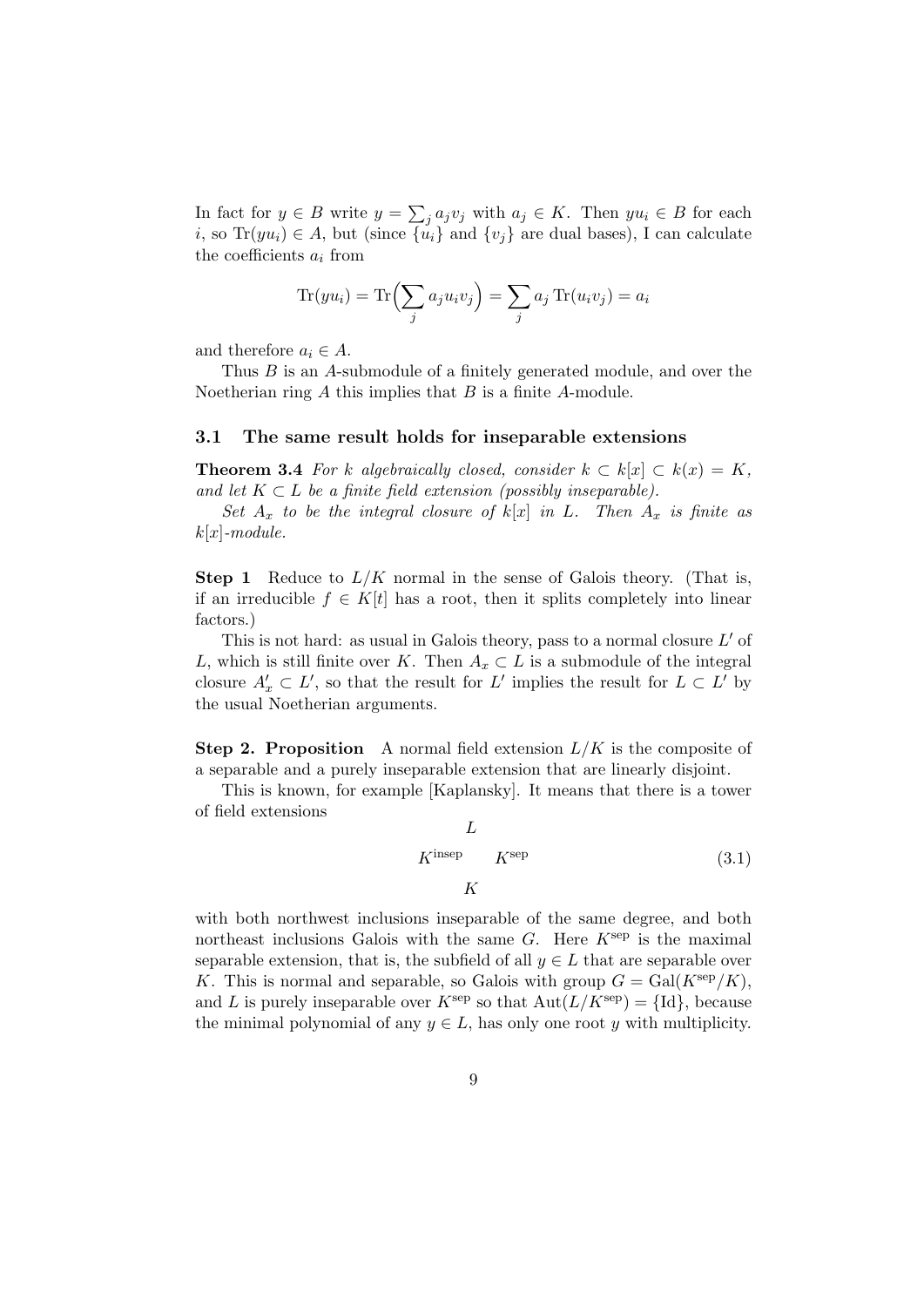On the other hand the group  $Aut(L/K)$  of K-automorphisms of L equals G. In fact it must take  $K^{\text{sep}}$  to itself, and an automorphism that is the identity on  $K^{\text{sep}}$  is the identity in  $\text{Aut}(L/K)$ .

Step 3 It is enough to prove the theorem first for the purely inseparable part then the separable part.

This just follows from definition of integral closure and the tower law  $A \subset B_1 \subset B_2$  for finite algebras.

**Step 4** If k is algebraically closed of characteristic p, the only purely inseparable extensions of  $k(x)$  are of the form  $k(x) \subset k(x^{1/q})$  for some  $q = p^n$ . Moreover, the integral closure of  $k[x]$  in  $k(x^{1/q})$  is simply  $k[x^{1/q}]$ .

Consider first the case  $q = p$ . An inseparable extension  $K \subset K_1$  of degree p is necessarily primitive with minimal polynomial  $T^p - a$ . Now  $a \in k[x]$ factorises as  $\prod (x - a_i)$  because k is algebraically closed. Moreover

$$
(x - a_i)^{1/p} = x^{1/p} + a_i^{1/p}
$$
 with  $a_i^{1/p} \in k$ .

It follows from this that  $T^p - a$  has a root in  $K(x^{1/p})$ , so  $K_1 = K(x^{1/p})$ .

An element of  $K_1 = k(x^{1/p})$  that is integral over  $k[x]$  has pth power in  $k[x]$ , which gives that the integral closure of  $k[x]$  in  $K_1$  is  $k[x^{1/p}]$ .

The result for  $q = p^n$  follows by induction.

Step 5 Now the general result follows by applying Theorem 3.1 to the top left inclusion in (3.1).

#### 3.2 Conclusion

If C is an affine curve and  $k[C]$  is normal then C is nonsingular: in fact normal is a local property, so  $k[C]$  normal if and only if  $\mathcal{O}_{C,P}$  is normal, which means each  $\mathcal{O}_{C,P}$  is a DVR.

Normalisation provides an automatic way of resolving the singularities of an irreducible affine curve Γ. Just take the integral closure  $k[\Gamma]$  of its coordinate ring  $k[\Gamma]$ , then replace  $\Gamma$  by the curve  $C = \widetilde{\Gamma} = \operatorname{Spec} k[\Gamma]$ , with the finite morphism  $\nu: C \to \Gamma$  given by the inclusion  $k[\Gamma] \subset k[C] = k[\Gamma].$ 

### 3.3 Resolution as a projective curve

I want to do something similar to construct the normalisation of a projective curve Γ, and hence its resolution of singularities  $C \to \Gamma$ . For this, start from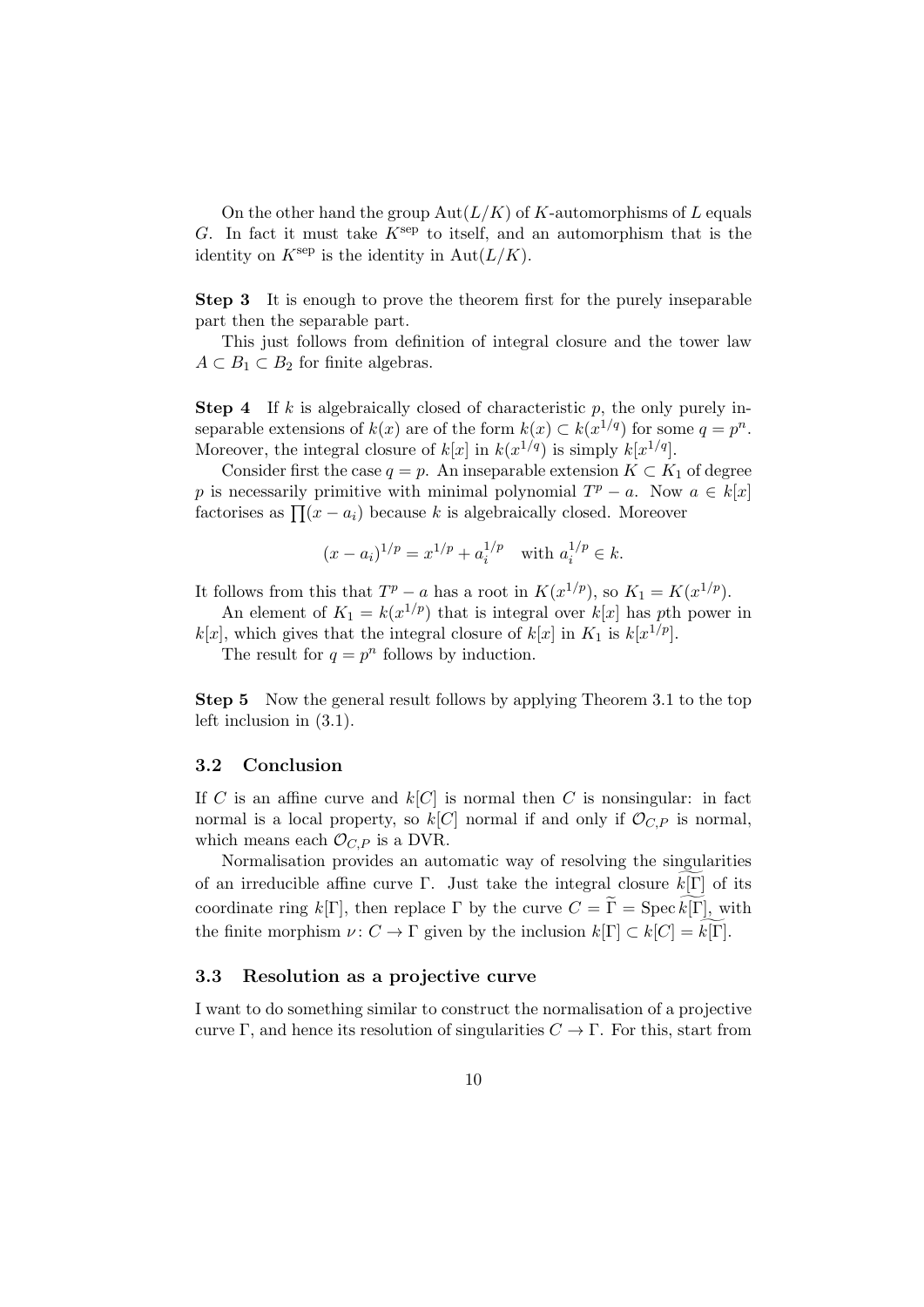the function field  $L = k(\Gamma)$ , and choose a transcendental generator x. I take x to be a separable transcendental generator for an easy life. (I could avoid this using Theorem 3.4.)

Then construct an affine curve  $C_x$  with coordinate ring the integral closure  $A_x = k[C_x]$  of  $k[x]$  in L. I view  $C_x$  as a finite cover of  $\mathbb{A}^1_x$ . Now take  $y = x^{-1}$  and construct in the same way an affine curve  $C_y$  whose coordinate ring  $A_y = k[C_y]$  is the integral closure of  $k[y]$  in L.

The two curves both have the same function field  $L = Frac(A_x)$ Frac $(A_y)$ , so are birational. In fact, much more than that: we can equally well take the integral closure  $A_0$  of  $k[x, x^{-1}]$  in L.

**Exercise 3.5** The minimal polynomial over  $k(x)$  of an element  $z \in L$  has coefficients  $a_i \in k[x, x^{-1}]$  if and only if the multiple  $x^d z$  by some power  $x^d$ has coefficients in  $k[x]$ .

Therefore the integral closure of  $k[x, x^{-1}]$  in K is the ring  $A_x\left[\frac{1}{x}\right]$  $\frac{1}{x}$  given by adjoining  $1/x$  to the coordinate ring of  $C_x$ .

Thus the two nonsingular affine curves  $C_x = \text{Spec } A_x$  and  $C_y = \text{Spec } A_y$ have  $C_0$  = Spec  $A_0$  as a common open set, with isomorphisms

$$
C_x \setminus (x = 0) \cong C_0 \cong C_y \setminus (y = 0).
$$

Then  $A_0 = A_x[x^{-1}] = A_y[y^{-1}]$ . In particular, for any  $f \in A_x$ , we have  $y^N f \in A_y$  for some power  $y^N$ , and vice-versa.

In the rest of this section I show how to glue these two nonsingular affine curves into a nonsingular projective curve C. At a more basic level, the construction should be viewed as glueing the finite  $k[x]$ -algebra  $A_x$  and the  $k[y]$  algebra  $A_y$  into an algebra over  $\mathbb{P}^1$ .

Take generators

$$
\{1, x, u_{2...n}\} \quad \text{of } A_x \text{ as } k[x] \text{-module}, \tag{3.2}
$$

starting with the redundant choice  $u_0 = 1$ ,  $u_1 = x$  (see below). The multiplication in  $A_x$  gives relations

$$
u_i u_j = \sum c_{ijk} u_k \quad \text{with structure constants } c_{ijk} \in k[x]. \tag{3.3}
$$

In the same way, take generators

$$
\{y, 1, v_{2...m}\} \text{ of } A_y \text{ as } k[y] \text{-module}, \tag{3.4}
$$

with multiplication

$$
v_i v_j = \sum d_{ijk} v_k \quad \text{with } d_{ijk} \in k[y]. \tag{3.5}
$$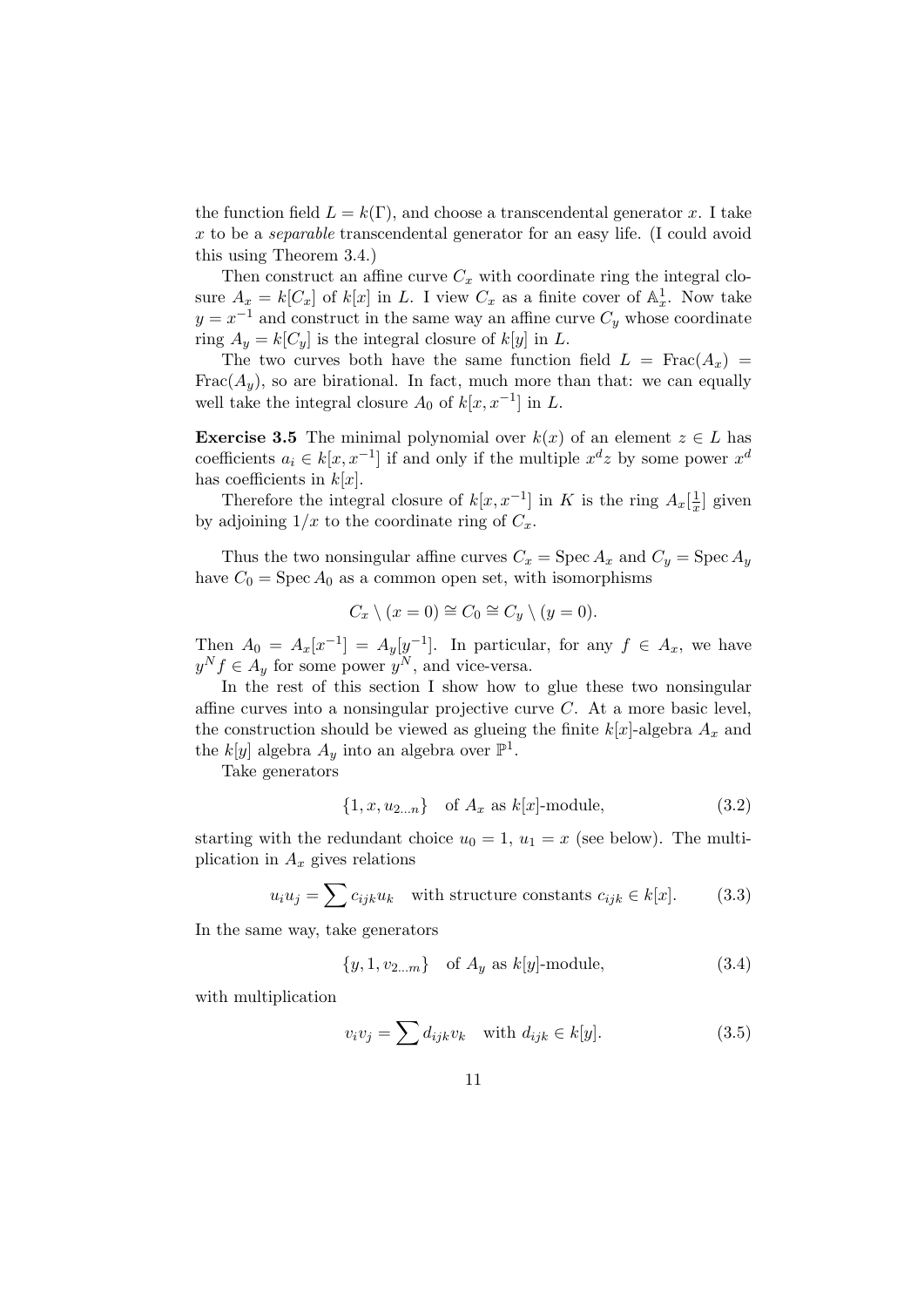I choose N large enough so that all the  $x^N v_i \in A_x$  and  $x^N d_{ijk} \in k[x]$ , and similarly  $y^N u_i \in A_y$  and  $y^N c_{ijk} \in k[y]$  (at present I'm not paying, so it does not do any harm to choose a larger  $N$ ).

I intend to embed the curve  $C_x \cup C_y$  into a projective space as a closed subvariety, and have chosen generators so that I own  $x^N, x^{N-1}, x, 1$  and  $1, y, y^{N-1}, y^N$ . The point of including 1, x and y, 1 in the choice of (3.2) is that they clearly distinguish points of  $C_x$  and  $C_y$  over different points of the base  $\mathbb{P}^1$ .

Now take  $p_{0...n}, q_{0...m}$  as homogeneous coordinates on  $\mathbb{P}^{n+m+1}$ , and consider the two maps

$$
i_x: C_x \hookrightarrow \mathbb{P}^{n+m+1}
$$
 by  $(1: x: u_{2...n}: x^{N-1}: x^N: x^N v_{2...m})$ 

and

$$
i_y: C_y \hookrightarrow \mathbb{P}^{n+m+1}
$$
 by  $(y^N : y^{N-1} : y^N u_{2...n} : y : 1 : v_{2...m}).$ 

Each is an embedding to a standard affine piece of  $\mathbb{P}^{n+m+1}$ , with image a subvariety that is completely known: in fact x and  $u_{2...n}$  generate the affine coordinate ring  $A_x = k[C_x]$ , and  $x^N$  times the final  $m+1$  coordinates are known elements of  $A_x$ . Hence  $i_x$  is a polynomial map of  $C_x$  into the standard affine piece  $p_0 \neq 0$  of  $\mathbb{P}^{n+m+1}$ , and in that, it is simply the graph over  $C_x \subset \mathbb{A}^n$  of the functions  $x^{N-1}, x^N, x^N v_{2...m}$ . Similarly  $C_y$  embeds to the standard affine piece  $q_1 \neq 0$ .

From the construction one sees that the union  $C_x \cup C_y$  is disjoint from the codimension 2 linear subspace  $p_0 = q_1 = 0$ . Moreover, since  $xy = 1 \in L$ , the two embeddings  $i_x$  and  $i_y$  agree on the intersection  $C_0 = C_x \setminus (x = 0)$  $C_y \setminus (y=0).$ 

One can use (3.3) and (3.5), and the known expressions for  $x^N v_{2...m} \in A_x$ and  $y^N u_{2...n} \in A_y$  to write down homogeneous equations that determine the union of the two images as a projective curve  $C \subset \mathbb{P}^{n+m+1}$  having two affine pieces isomorphic to  $C_x$  and  $C_y$ . One sees that the cover  $C \to \mathbb{P}^1$  is the morphism given on the first affine piece  $p_0 \neq 0$  by  $(p_0 : p_1)$  and on  $q_1 \neq 0$ by  $(q_0: q_1)$ . More geometrically, this is the linear projection from  $\mathbb{P}^{n+m+1}$ define by the pencil of hyperplanes through  $p_0 = q_1 = 0$ .

**Example 3.6 (Hyperelliptic curve**  $C: z^2 = f(x)$ ) I assume here that k has characteristic  $\neq 2$ , so that  $\frac{1}{2} \in k$ . A hyperelliptic curve is (the nonsingular model of) an affine curve  $C_x \subset \mathbb{A}^2_{\langle x,z\rangle}$  given by  $z^2 = f(x)$ , where

$$
f(x) = a_{2g+2}x^{2g+2} + a_{2g+1}x^{2g+1} + \dots + a_1x + a_0
$$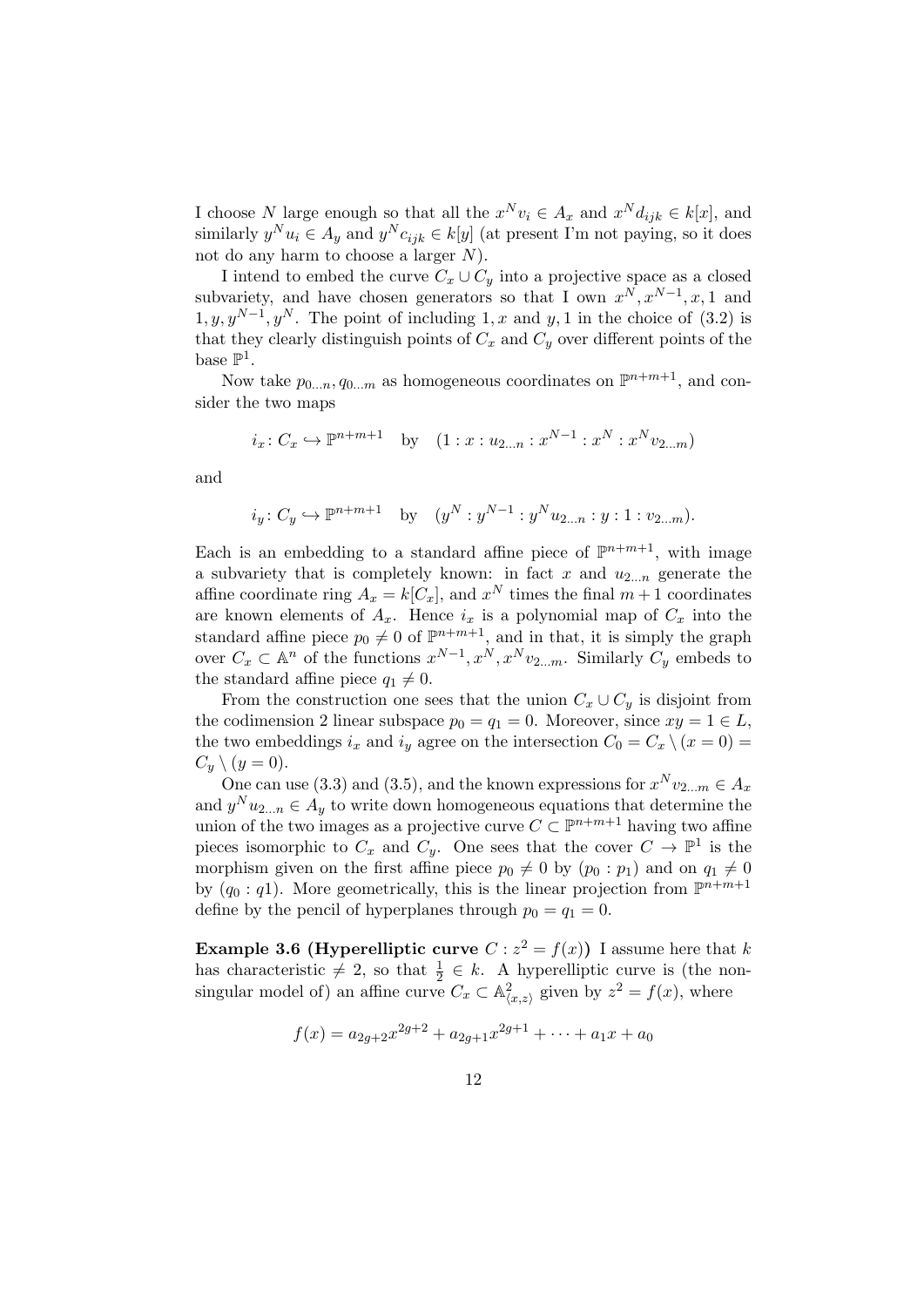is a polynomial of degree  $2g + 2$  or  $2g + 1$  in x without repeated roots. The coefficient  $a_{2g+2}$  may be zero, and I interpret that case as f having a simple root at  $x = \infty$ .

For clarity, consider  $z^2 = f(x) = x^5 + 1$ , which is a nonsingular curve (put in more general coefficients as desired). To make  $C_x$  into a projective curve, one might consider its closure in the usual  $\mathbb{P}^2_{\langle x,z,w\rangle}$  given by  $z^2w^3 = x^5 + w^5$ . However, the drawback is the unpleasant singularity  $x^5 = w^3 - w^5$  "at infinity" at the point  $(0, 1, 0)$ .

Instead of this, write  $y = x^{-1} \in k(C_x)$  and consider the integral closure of k[y] in  $k(C_x)$ . One checks that this is the curve  $C_y \subset \mathbb{A}^2_{\langle y,t\rangle}$  given by  $t^2 = y + y^6$ . The birational map  $C_x \dashrightarrow C_y$  takes  $(x, z)$  to  $y = x^{-1}$ ,  $t = \frac{z}{x^3}$ . It is instructive to note that the projective closure of  $C_y$  in  $\mathbb{P}^2_{\langle y,t,u\rangle}$  is  $t^2u^4 = u^5y + y^6$ , with the singularity  $y^6 = u^4(1 - uy)$  at  $(0, 1, 0)$  that looks like two cusps  $u^2 = \pm y^3$  head-to-head.

The projective embedding of  $C_x \cup C_y$  that I used above boils down in this case to

$$
i_x \colon C_x \hookrightarrow \mathbb{P}^5
$$
 by  $(1 : x : z : x^2 : x^3 : z)$ 

and

$$
i_y: C_y \hookrightarrow \mathbb{P}^5
$$
 by  $(y^3 : y^2 : t : y : 1 : t)$ .

The two expressions differ only by multiplication by  $y^3$ . If I write the coordinates of  $\mathbb{P}^5$  as  $p_0, p_1, p_2, q_0, q_1, q_2$ , the equations of the image are

$$
\bigwedge^2 \begin{pmatrix} p_0 & p_1 & q_0 \\ p_1 & q_0 & q_1 \end{pmatrix} = 0, \quad p_2 = q_2, \quad p_2^2 = p_0^2 + q_0 q_1.
$$

The variables  $p_0, p_1, q_0, q_1$  correspond to the twisted cubic  $\Gamma_3 \subset \mathbb{P}^3_{\langle p_0, p_1, q_0, q_1 \rangle}$ parametrised by  $(1, x, x^2, x^3)$ , and  $p_2 = q_2$  is a new variable in  $\mathbb{P}^4$  giving the cone over  $\Gamma_3$ . The first block of equations are the 3 quadrics defining  $\Gamma_3$ , and the final equation renders the right-hand side of  $z^2 = 1 + x^5$  or  $t^2 = y + y^6$ as quadratic functions in the coordinates  $p_0, p_1, q_0, q_1$  of  $\Gamma_3$ .

# 4 The nonsingular projective model is unique

Proposition 4.1 (Resolution of indeterminacies) A rational map

$$
\varphi\colon C\dashrightarrow \mathbb{P}^n
$$

from a nonsingular curve C to  $\mathbb{P}^n$  (or to any projective subvariety  $X \subset \mathbb{P}^n$ ) extends to a morphism.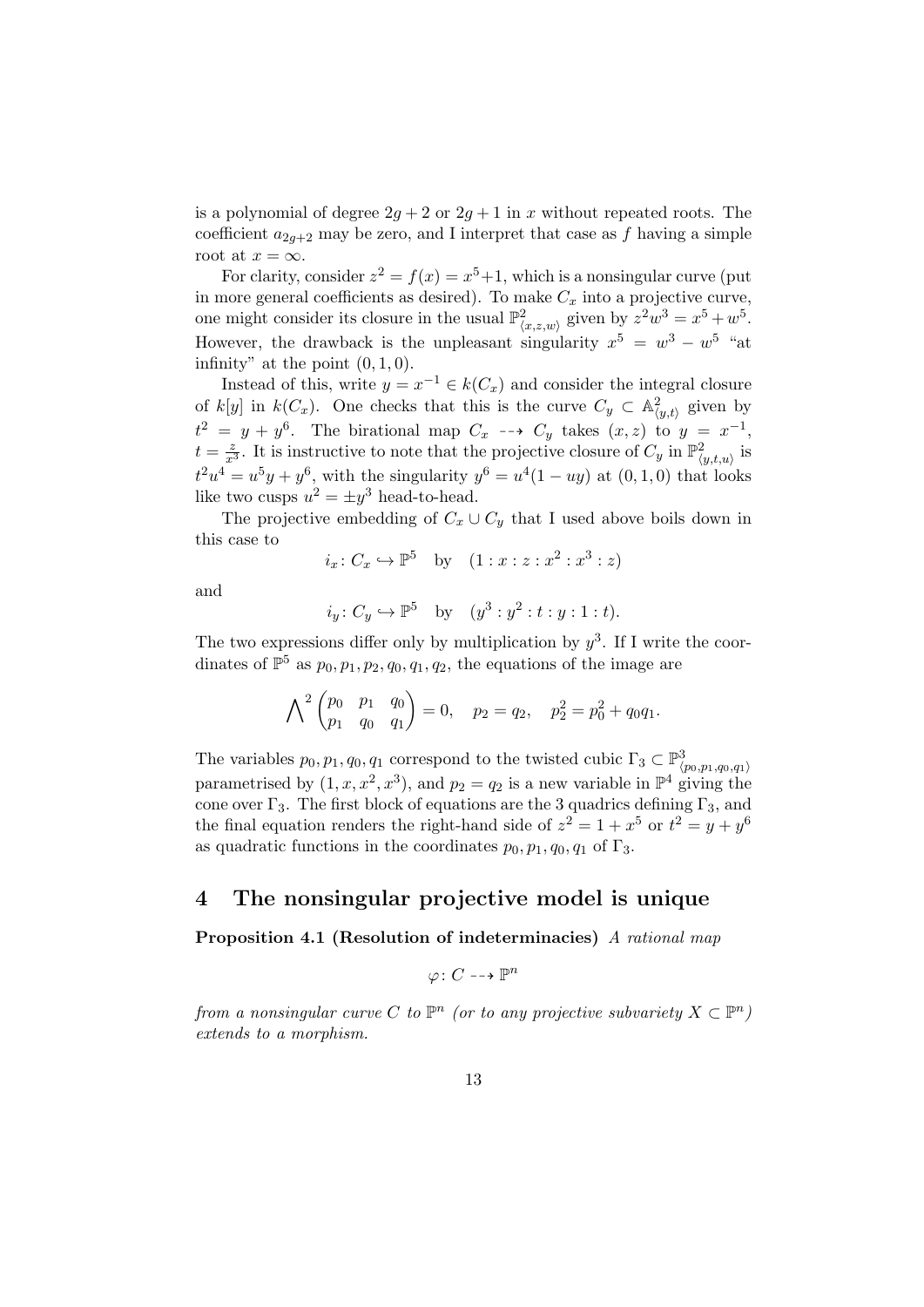**Proof** A rational map  $\varphi$  is given by  $f_0 : \cdots : f_n$  with rational functions  $f_i \in k(C)$ . At the same time,  $gf_0 : \cdots : gf_n$  defines the same rational map for any  $g \in k(C)$ . The point is now to use the fact that the local ring  $\mathcal{O}_{C,P}$ of any  $P \in C$  is a DVR. Let  $z_P$  be a local parameter. By multiplying the  $f_i$ by a common power of  $z_P$ , I can assume that all  $f_i$  are regular at P; if they all vanish at  $P$ , I can take out a common factor while leaving them regular at P. In other words, if  $m = \min v_P(f_i)$  then all the  $z_P^m f_i$  are regular at P, and at least one of them is a unit. Then  $(z_P^m f_0: \dots : z_P^m f_n)$  is regular at P, and extends the rational map  $\varphi$  as a morphism at P.

The idea here is the same as the *removable singularities* of complex analysis: when studying a meromorphic function  $f(z)$ , it may happen that f is given by an expression having a factor  $z - c$  in both numerator and denominator. We are not allowed to argue on  $\frac{0}{0} = 1$ , but the Cauchy integral formula gives a value for  $f(c)$  depending on the values of f in an annulus around  $z = c$ , which amounts to cancelling the common factors.

**Corollary 4.2** Let  $C_1 \subset \mathbb{P}^n$  and  $C_2 \subset \mathbb{P}^n$  be two nonsingular algebraic curves and  $\varphi: C_1 \dashrightarrow C_2$  a birational map. Then  $\varphi$  is an isomorphism.

This establishes the one-to-one correspondence of Theorem 2.1 between function fields in one variable over k (up to isomorphism) and nonsingular algebraic curves over k (up to isomorphism).

One of the main ways that I intend to use this result is as follows: if I start from any irreducible curve  $\Gamma$  (possibly singular and nonprojective), the nonsingular model C of its function field has a morphism  $f: C \to \overline{\Gamma}$  to any projective completion of Γ.

Over any affine piece  $\Gamma_0 \subset \Gamma$ , the inverse image  $C_0 = f^{-1}(\Gamma_0) \subset C$  is affine, with coordinate ring  $k[C_0]$  finite as  $\Gamma_0$ -module.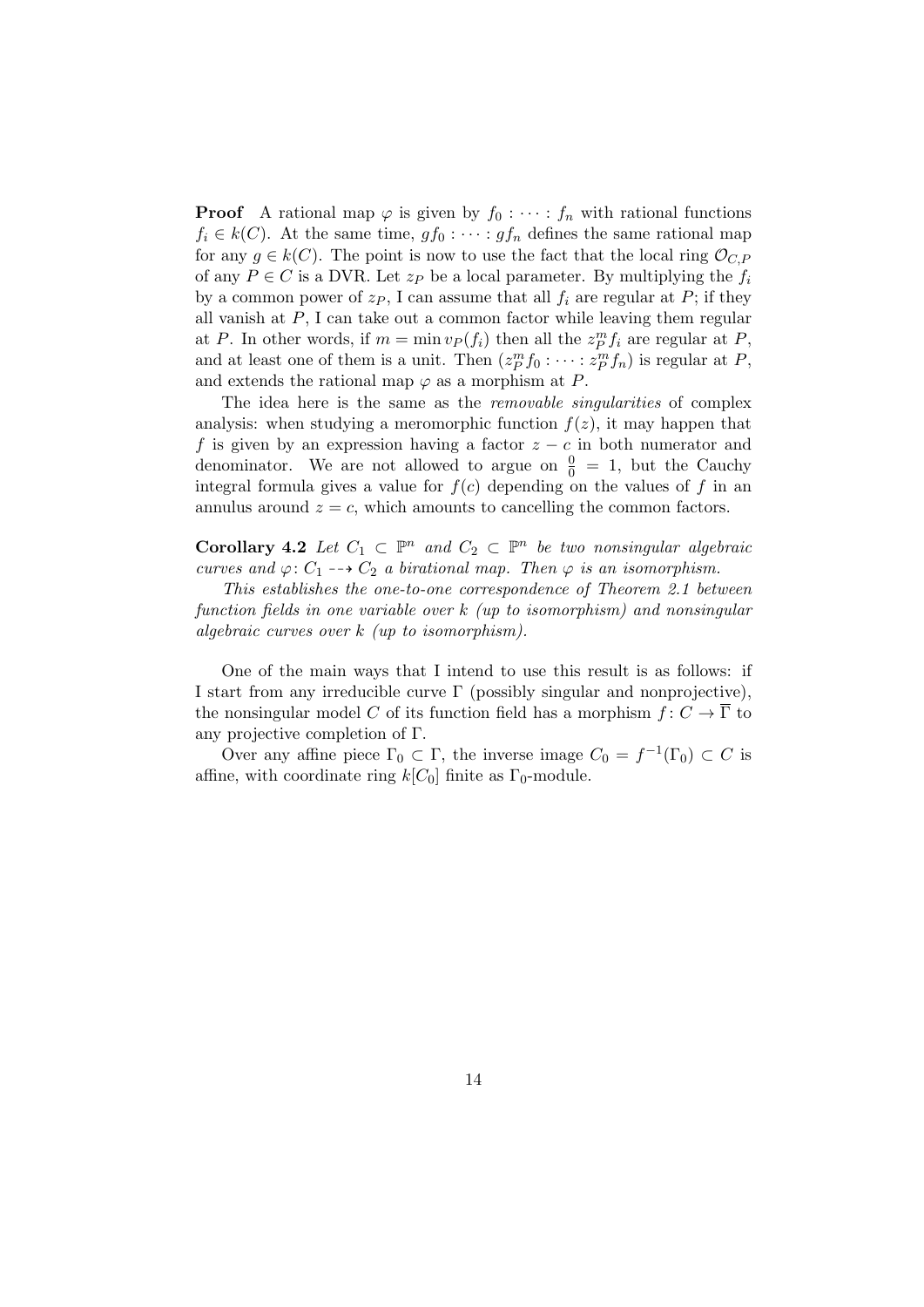### MA4L7 Algebraic curves. First example sheet

The first week's lectures talked around the prerequisites. (Many students who did the course MA4A5 will find this too easy.)

**Exercise in Nakayama's lemma** Let  $A$  be a local ring and  $M$  a finite A-module (the same assumptions as in Lemma 2.4), suppose that  $m_1, \ldots, m_n \in M$  generate M mod m (in other words,  $M = mM + \sum Am_i$ ). Then  $m_1, \ldots, m_n$  generate M.

Integrally closed is a local condition If  $A \subset L$  is an integral domain contained in a bigger field L (that is L is an extension field of  $K = Frac(A)$ ), show that A is integrally closed in L implies that  $A\left[\frac{1}{a}\right]$  $\frac{1}{g}$  is also integrally closed in L. If each of its localisation  $A_p$  at prime ideals is integrally closed in L then so is A.

# 1. Affine varieties  $X \subset \mathbb{A}^n$

Reread UAG, Chap. 2 up to the proof of NSS. I mainly work with varieties X that are 1-dimensional and irreducible. For these, the Zariski topology is the cofinite topology if  $X$ , which is one less thing to worry about.

#### 2. Affine coordinate ring and function field

The coordinate ring is defined as  $k[X] = k[x_{1...n}]/I_X$  [UAG, Chap. 4]. For irreducible X, the ideal  $I_X$  is prime, so that  $k[X]$  is an integral domain, and  $k(X) = \text{Frac } k[X]$  is ints field of fractions.

Exercise 4.3 Use the NSS to establish the bijections

$$
\left\{\text{maximal ideals of } k[X]\right\} \longleftrightarrow \left\{\text{maximal ideal of } k[x_{1...n}] \text{ containing } I_X\right\}
$$

$$
\longleftrightarrow \left\{m_P = (x_i - a_i \mid i \in [1..n]), \text{ where } P = (a_{1...n}) \in X\right\}.
$$

and

$$
\left\{\text{prime ideals of } k[X]\right\} \longleftrightarrow \left\{\left\{\text{prime ideal of } k[x_{1...n}] \text{ containing } I_X\right\}\right\}
$$

$$
\longleftrightarrow \left\{ I_Y \text{ with } Y \subset X \text{ irreducible subvariety.}\right\}
$$

These have the flavour "the ring  $k[X]$  knowns everying about  $X$ ", and will justify writing  $X = \text{Spec } X$  (with a small abuse of terminology concerning the single prime ideal  $0 \subset k[X]$ .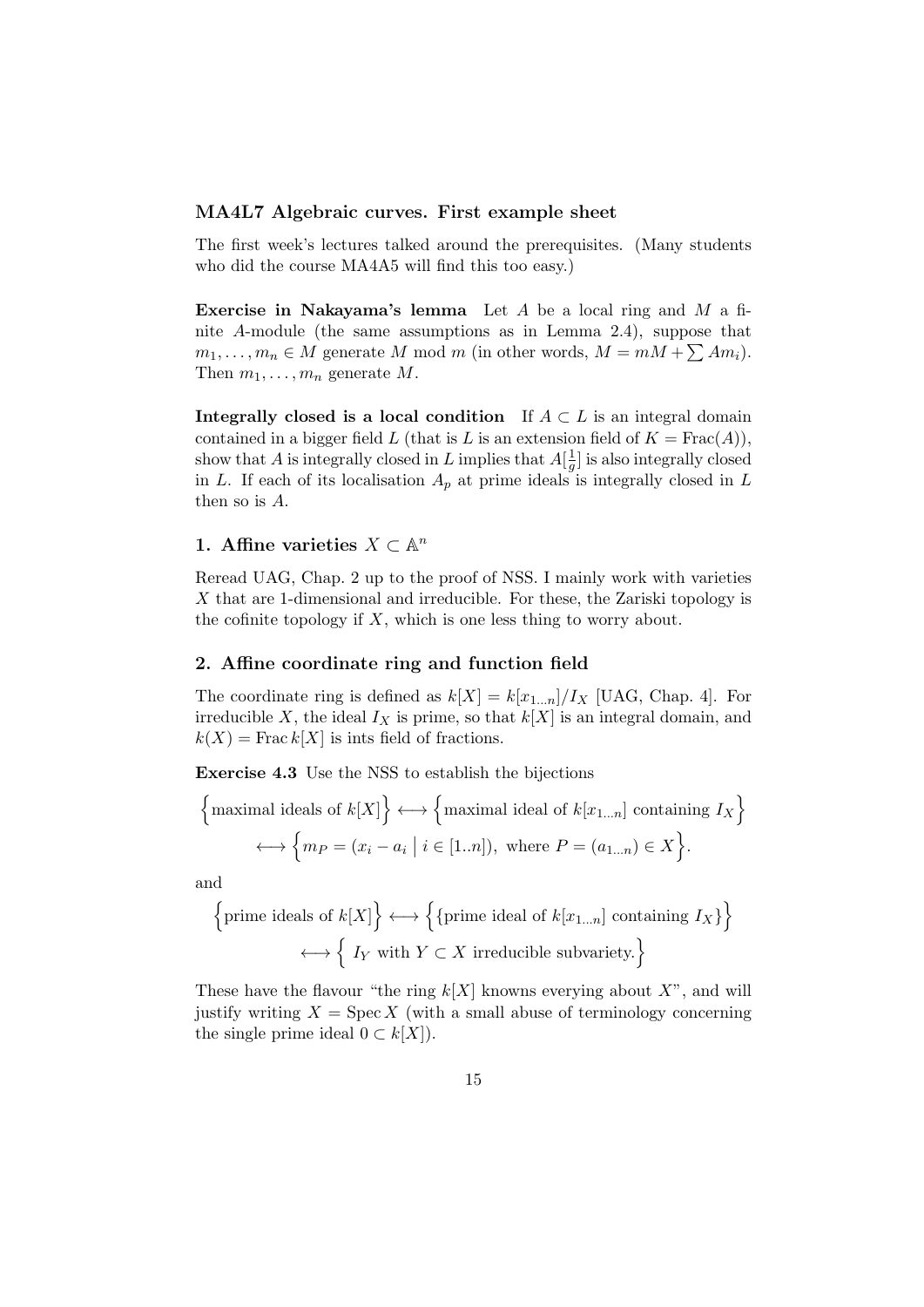**Exercise 4.4** X affine irreducible with affine coordinate ring  $k[X]$  and function field  $k(X)$ . Prove that if  $f \in k(X)$  is regular at every  $P \in X$ , then  $f \in k[X]$ . That is, rational plus everywhere regular implies polynomial.

Moreover for  $0 \neq g \in k[X]$ , if  $f \in k(X)$  is regular at every  $P \in X$  with  $g(P) \neq 0$  then  $f \in k[X][\frac{1}{g}].$ 

In either case, you need to use NSS. This will be used later as a step in going from birational (geometry up to birational equivalence) to biregular (geometry up to isomorphism).

### 3. DVR

Recall the definition of DVR from lectures or one of the textbooks.

**Exercise 4.5** Prove that  $P \in X$  is a nonsingular point of a curve if and only if the local ring  $\mathcal{O}_{X,P}$  is a DVR.

This is more or less the definition, but you have to get all the words right.

### 4. Integral closure.

**Exercise 4.6** Show that  $\mathbb{Z}$  is integrally closed in  $\mathbb{Q}$ . More generally, if A is a UFD, prove that A is integrally closed. (That is, any element of  $K = \text{Frac } A$ that satisfies a monic polynomial equation over  $A$  is actually in  $A$ .)

Deduce that a DVR is integrally closed.

I proved above that a 1-dimensional Noetherian local ring A that is integrally closed in its field of fractions  $K = \text{Frac } A$  is a DVR.

**Exercise 4.7** Prove the following lemma: consider  $A \subset A[x]/f$  where A is a ring and  $f \in A[x]$  a monic polynomial. Then

A is a field  $\iff$  A[x]/f is a field.

# 5. Rational functions on  $\mathbb{P}^1$  and the "baby case" of RR.

Let  $u, v$  be homogeneous coordinates on  $\mathbb{P}^1$ , and write  $x = v/u$  for the affine coordinate on  $\mathbb{A}^1 \subset \mathbb{P}^1$ , and write  $P = (1:0)$  and  $Q = (0:1) \in \mathbb{P}^1$ . The vector space  $k[x]_{\le d}$  has dimension  $1 + d$  (with a basis you can easily guess). If we view it as the space of rational fuctions with pole  $\leq dQ$ , it is the ideal first case of RR space  $\mathcal{L}(\mathbb{P}^1, dQ)$ . The equality  $l(\mathbb{P}^1, dQ) = 1 - g + d$  (with  $g = 0$ ) holds for all  $d \ge -1$ , and fails by 1 for  $d = -2$ .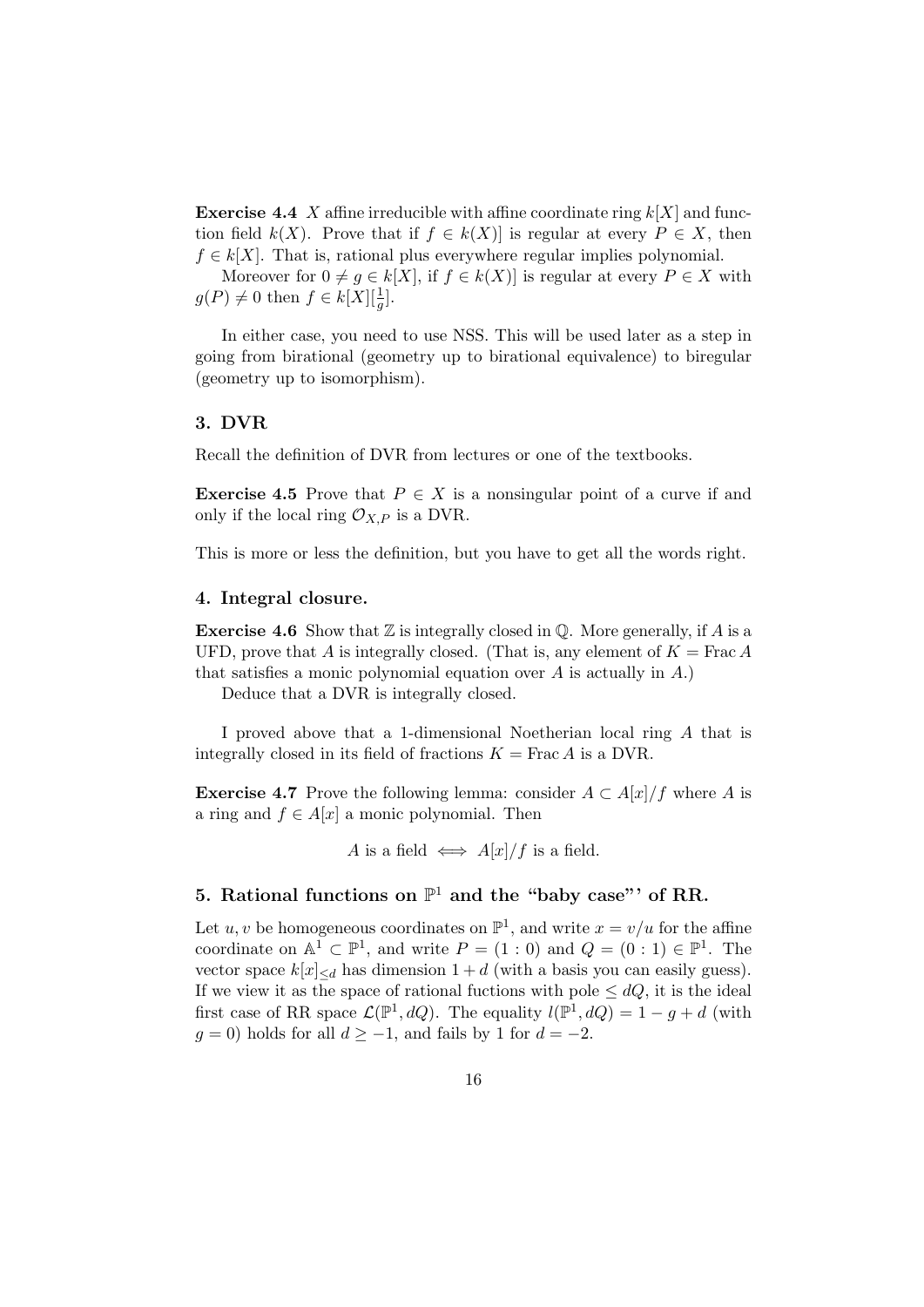By considering  $(x - a)/(x - b)$ , show that  $k(\mathbb{P}^1)$  contains a function with div  $f = P_1 - P_2$  for any  $P_1, P_2 \in \mathbb{P}^1$ . More generally, if  $\sum$  $\sum$  $m_iP_i$  and  $n_j Q_j$  have  $\sum m_i = \sum n_j$ , then there exists  $f \in k(\mathbb{P}^1)$  $\sum$ ) with div  $f =$  $m_i P_i - \sum n_j Q_j$ .

Prove that  $l(\mathbb{P}^1, D) = 1 - g + \deg D$  for any  $D = \sum m_i P_i$  of degree  $d=\sum m_i$ .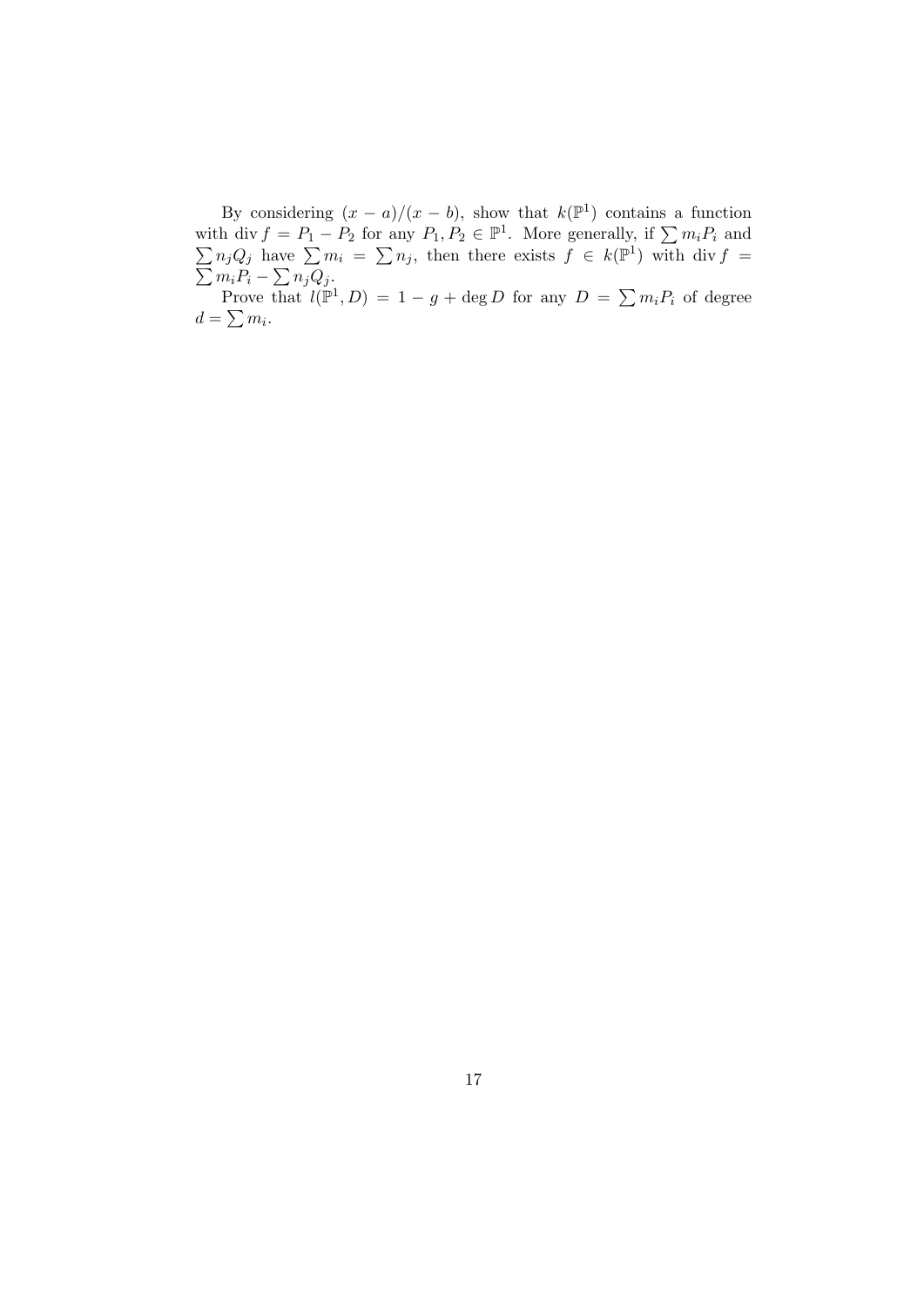### MA4L7 Algebraic curves. Example sheet 2

Week 2 of lectures were on integral extensions, finite A-modules, normalisation, characterisation of DVR. The material is standard, covered in many commutative algebra textbooks. I mostly follow [UCA, esp. Chap. 8].

Recall that finite A-module means finitely generated as A-module: every element can be written as a linear combination of finitely many generators  $e_1, \ldots, e_n$ . (As opposed to a finitely generated A-algebra  $A \subset B$ , when every  $b \in B$  is a *polynomial* combination of generators  $x_1, \ldots, x_n$ .

1. Tower law. Let  $A \subset B_1 \subset B_2$  are integral domains. If  $B_1$  is finite as A-module and  $B_2$  is finite as  $B_1$ -module prove that  $B_2$  is finite as A-module.

Given the determinant trick [UCA, 2.7], modify the argument to prove the same statement for integral extensions.

**2.** Standard open sets  $X_q$ . If X is an affine algebraic variety with coordinate ring  $k[X]$  and  $g \in k[X]$ , it is known that the open subvariety  $X_g = \{P \in X \mid g(P) \neq 0\}$  is also affine, and has coordinate ring  $k[X_g] =$  $k[X][\frac{1}{g}]$ . The  $X_g$ , called *standard open sets*, form a basis of the Zariski topology of  $X$ .

Prove that  $k[X_q]$  is a finite  $k[X]$ -module if and only if  $1/g$  is integral over  $k[X]$ . If  $k[X]$  is already normal (integrally closed in  $k(X)$ ), this happens only if g is a unit of k[X], so that  $X_q = X$ . Thus the inclusion  $X_q \subset X$  is usually not a finite morphism.

**3. Finite and nonfinite extension.** The nodal cubic  $C \subset \mathbb{A}^2$  given by  $y^2 = x^2(x+1)$  has the usual parametrisation  $f: \mathbb{A}^1 \to C \subset \mathbb{A}^2$  given by  $x = t^2 - 1$ ,  $y = t(t^2 - 1)$ . Show that f is finite, that is,  $k[\mathbb{A}^1]$  is a finite  $k[C]$ -module. [Hint:  $k[C] \cdot 1_{k[t]}$  contains x, y; what more do you need to get  $k[\mathbb{A}^1]$ ? You might start by finding a basis of the vector space  $k[t]/k[x, y]$ .

Now replace  $\mathbb{A}^1$  by the hyperbola  $H : s(t-1) = 1 \subset \mathbb{A}^2_{\langle t,s \rangle}$  and consider the polynomial map  $f: H \to C$  given by  $x = t^2 - 1$ ,  $y = t(t^2 - 1)$ . Show that f is a bijective map. Show that it is not finite (that is,  $k[H]$  is not a finite  $k[C]$ -module).

**4. Similar exercise.** The cuspidal cubic  $\Gamma : y^2 = x^3$  has parametrisation  $x = t^2$ ,  $y = t^3$ . Show that it is finite. On the other hand  $H = \mathbb{A}^1 \setminus 0$  defined by  $st = 1$  is a nonsingular curve, and  $x = t^2$ ,  $y = t^3$  maps H isomorphically to  $\Gamma \setminus (0,0)$ . Show that  $H \to \Gamma$  is not finite. (It misses the singular point, so we don't allow it as a resolution of singularities.)